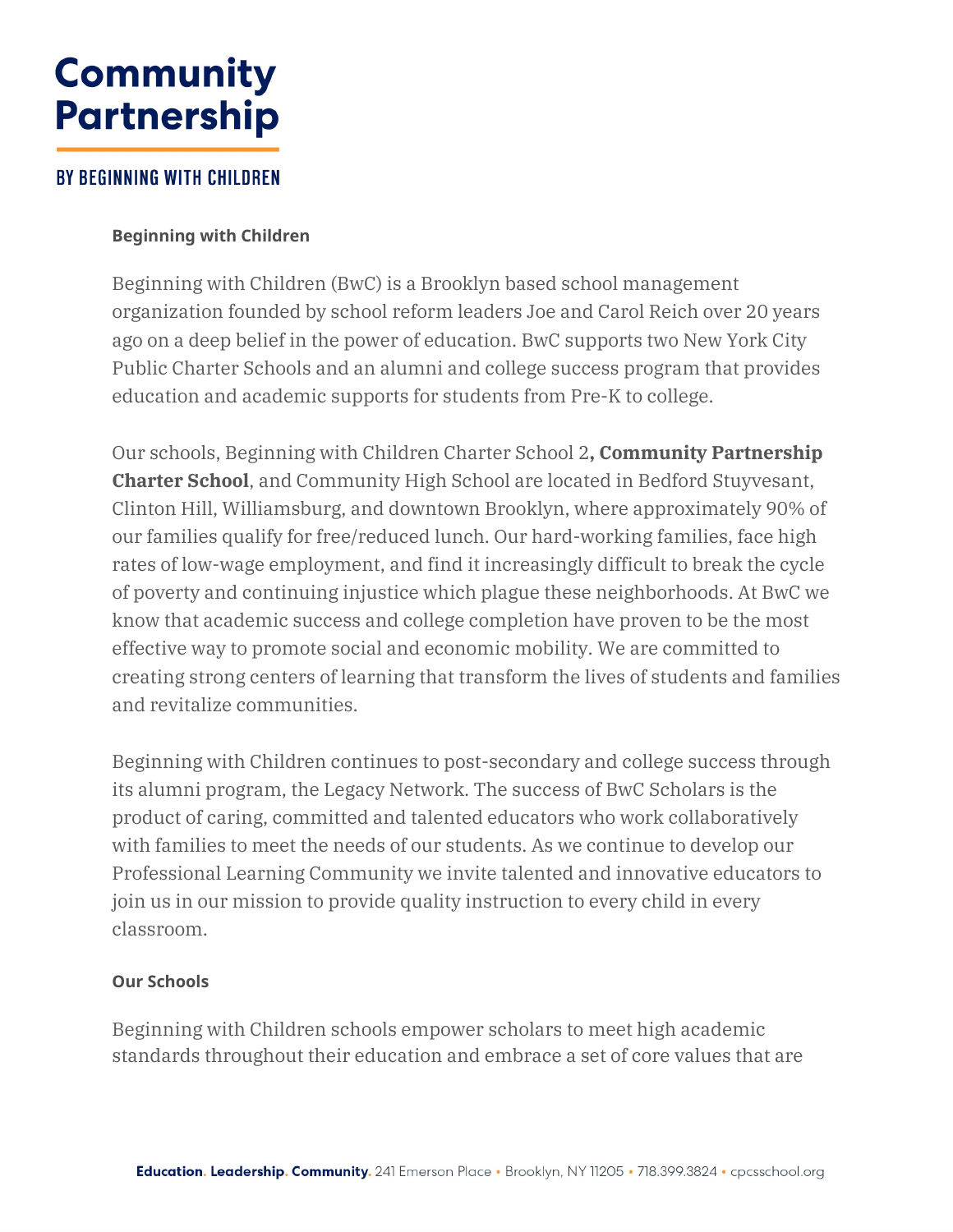# **Community Partnership**

## **BY BEGINNING WITH CHILDREN**

essential to success in life. Our graduates will be independent thinkers who are committed to succeeding in college preparatory programs and becoming active and engaged citizens in their communities.

## **CPCS Mission**

Community Partnership Charter School is a supportive community that nurtures the talent of the future leaders of tomorrow. Our rigorous academic program teaches students to creatively solve complex problems and explore and develop their own special talents through learning opportunities in and outside of the classroom. Our graduates are well-rounded, engaged students who recognize the importance of perseverance, collaboration and team work.

## **Position: K-8 General Education and Special Education Teachers**

CPCS teachers are certified in their assigned grade and/or content area. Teachers demonstrate mastery of content and provide engaging instruction that inspires our students to learn. All teachers share accountability for the academic success of our students. As a professional learning community we work collaboratively to enhance student learning and build a positive school culture.

#### **Responsibilities:**

- Provide highly effective instruction.
- Manage student behavior to maximize learning.
- Demonstrate mastery of the assigned content area
- Create positive, achievement-oriented and structured learning environment.
- Design classroom space to reinforce school values and culture.
- Set measurable, ambitious yet attainable goals for the year and for each interim assessment cycle.
- Thoughtfully plan lessons and develop and implement specific strategies to ensure that each student achieves dramatic gains.
- Maintain accurate and organized records of student and assessment data.